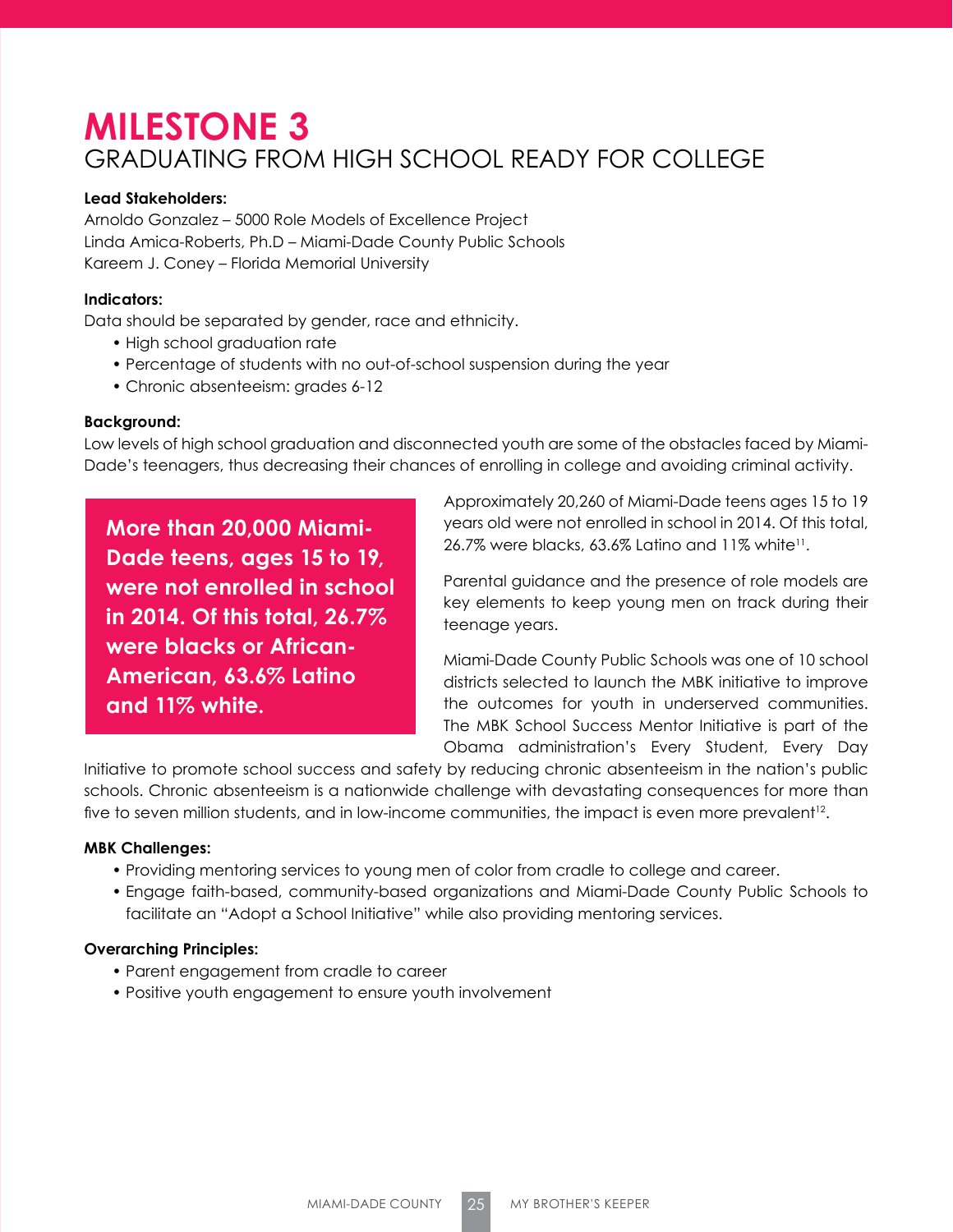#### **MBK Actions for Transformation:**

- 1) Develop a one-stop mentoring referral system through collaboration with Miami-Dade County Public Schools, the 5000 Role Models of Excellence Project, Big Brothers Big Sisters of Miami, Take Stock in Children, Florida Memorial University's Black Male College Explorers and other mentoring programs to provide much needed guidance to young men of color.
	- a. School and community model resources Miami-Dade County Public Schools recruited mentors by expanding partnerships with existing community resources, school personnel and school partners.
	- b. Mentor trainings School sites participated in MBK mentor training for faculty, staff, external partners and community-based organizations. Participants are presented with various mentoring models to help facilitate a smooth and effective mentor-mentee connection.
	- c. Ongoing support Miami-Dade County Public Schools has developed and implemented a digital diary for students and their mentors to share their meeting experiences. This tool is used to collect qualitative data to assess the impact of mentoring and serves as a blueprint for continuous improvement.
	- d. Three middle schools were selected to pilot the MBK initiative. The school principals were required to attend an MBK informational meeting to discuss implementation procedures and expectations.
	- e. Mentees will maintain or improve their grades. This objective will be measured through the review of report cards before the mentees enter the program, and upon completion.
	- f. Mentees will maintain or improve in school behavioral evaluations (i.e., decrease the number of absences, suspension or behavioral referrals). This objective will be measured through the review of school behavioral records.
	- g. Mentees will graduate or be promoted to the next grade level in school. This objective will be measured through promotion and graduation records.
- 2) Use of data to identify students Early warning indicators (attendance, behavior, academic performance) were used to identify students who fit the chronically absent profile.
	- a. Data analysis Schools implementing MBK conducted weekly success meetings with school partners and leadership to analyze trends and schoolwide prevention strategies.
- 3) School administrators' responsibilities:
	- a. Created a list of at-risk 6th and 9th graders identified as chronically absent in the first half of the year, as defined by the U.S. Department of Education (students who have missed 10 or more days, excused or unexcused).
	- b. Select success mentors using internal school staff, student mentors or external mentors, such as community-based organizations.
	- c. Matched all students on the target list with a mentor.
	- d. Established and documented program best practices, submitted monthly to the U.S. Department of Education.
	- e. Documented mentor-mentee meetings using the online digital diary after every meeting.
	- f. Monitored and submitted monthly attendance data reports on the students participating in the initiative.